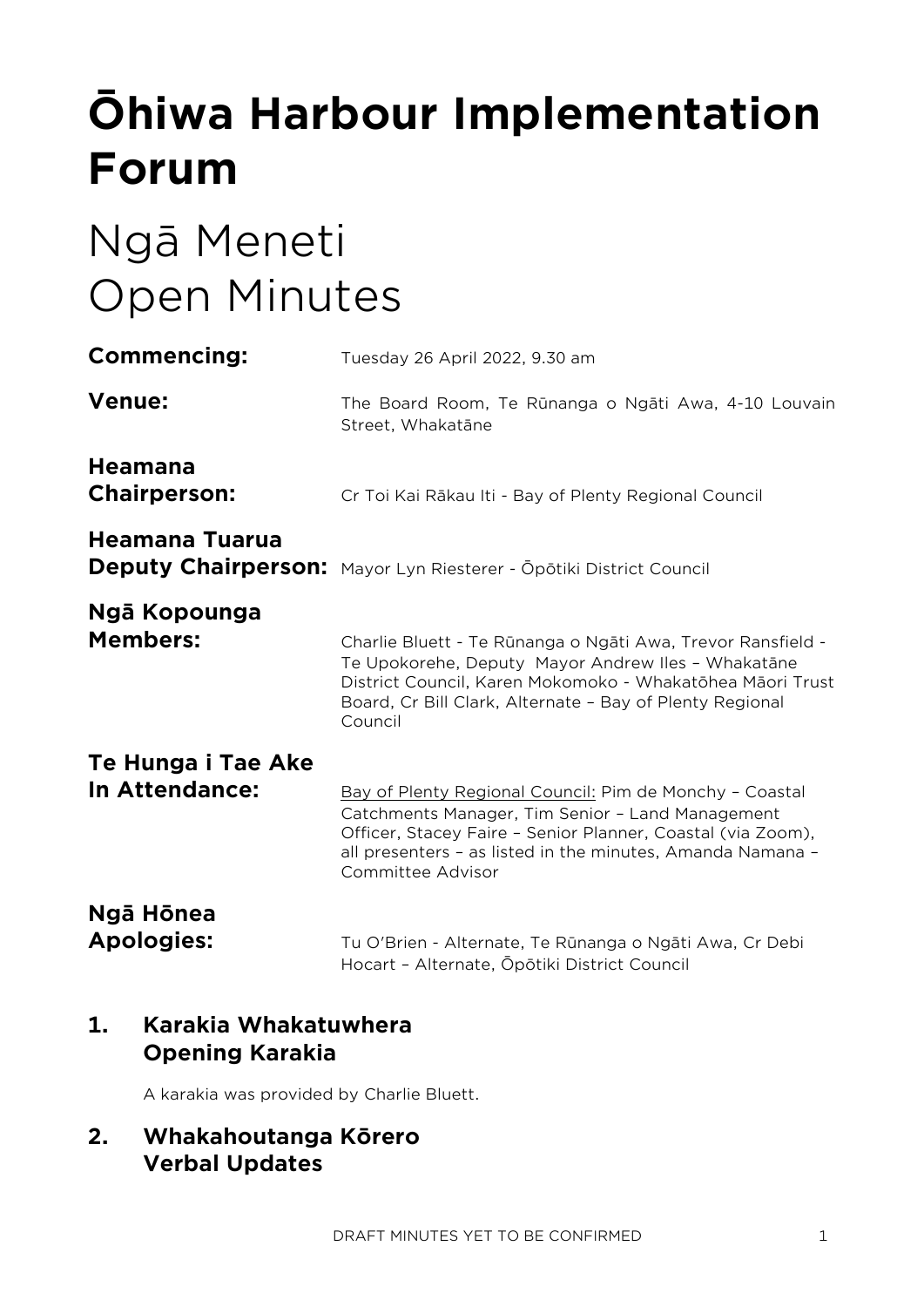# **2.1 Chairperson's Report**

Chair Cr Toi Kai Rākau Iti acknowledged the passing of Whakatōhea member, Josie Mortensen and her strong contribution to the Forum.

Trevor Ransfield – Te Upokorehe paid tribute to Josie, recognising her commitment to the community and her significant lifetime achievements.

# **3. Ngā Hōnea Apologies**

## **Resolved**

**That the Ōhiwa Harbour Implementation Forum:**

**1 Accepts the apologies from Cr Debit Hocart and Tu O'Brien tendered at the meeting.**

> **Bluett/Riesterer CARRIED**

# **4. Ngā Take Tōmuri Items not on the Agenda**

• New appointment of Whakatōhea Māori Trust Board member to the Ōhiwa Harbour Implementation Forum.

## **Resolved**

**That the Ōhiwa Harbour Implementation Forum:**

- **1 Accepts the late item, appointment of the member for Whakatōhea Māori Trust Board**
- **2 Agrees that the item cannot be delayed as the information has only just become available and cannot wait until the next meeting.**

**Riesterer/Iles CARRIED**

# **5. Raupapa o Ngā Take Order of Business**

Item 10 – Consideration of items not on the agenda was taken immediately following Item 4, in order to officially endorse the new Whakatōhea member prior to any further business.

# **6. Ngā Take Tōmuri Hei Whakaaroaro Consideration of Items not on the Agenda**

## **Resolved**

**That the Ōhiwa Harbour Implementation Forum:**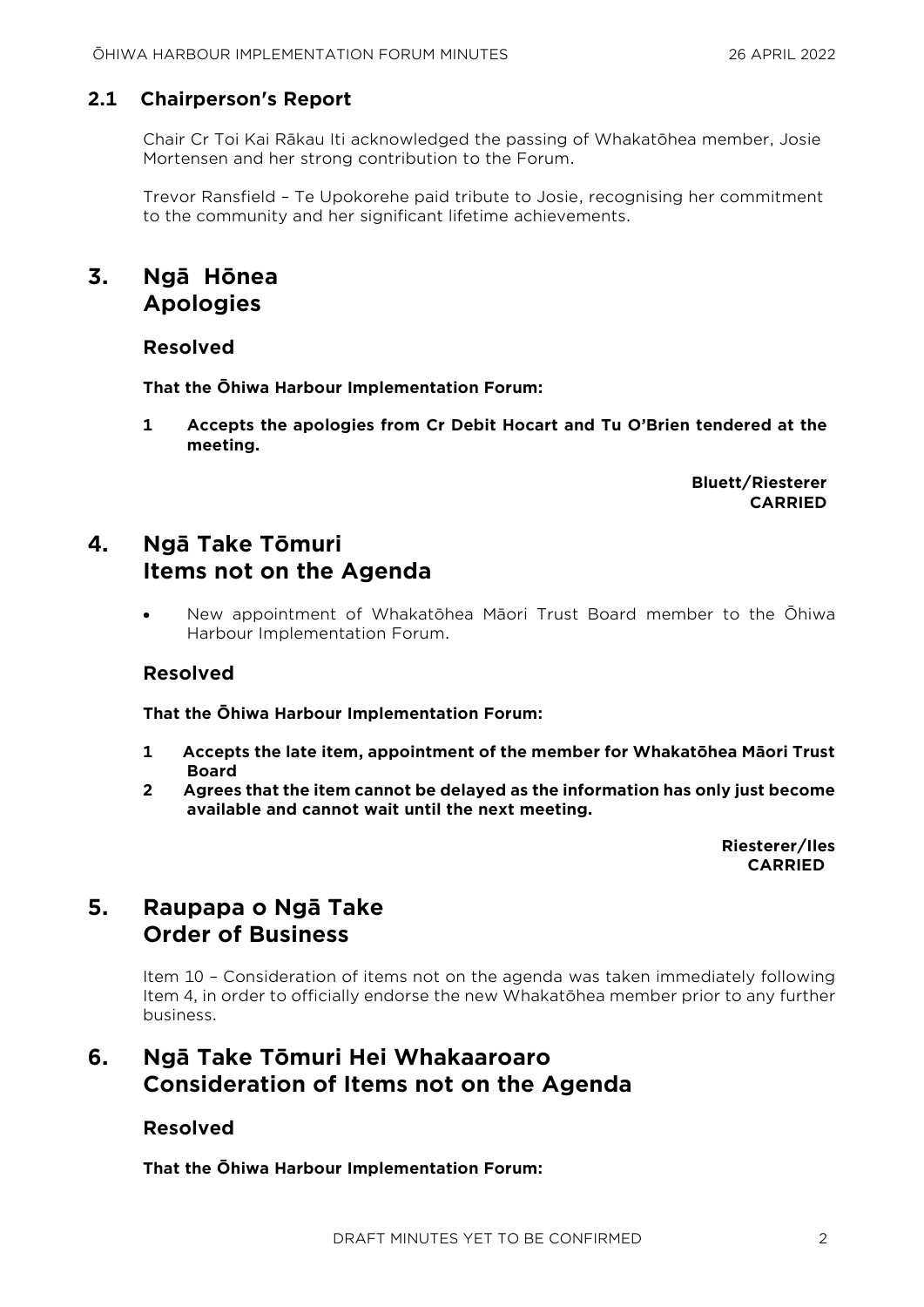**1 Endorses the appointment of Karen Mokomoko as the primary member for Whakatōhea Māori Trust Board to the Ōhiwa Harbour Implementation Forum.**

> **Iles/Ransfield CARRIED**

# **7. Whakapuakanga o Ngā Take Whai Taha-Rua Declaration of Conflicts of Interest**

None declared

**8. Ngā Meneti Minutes**

> **Kia Whakaūngia Ngā Meneti Minutes to be Confirmed**

## **8.1 Ōhiwa Harbour Implementation Forum Minutes - 12 November 2021**

#### **Matters Arising**

In relation to Minute Item 6.6, Resolution 3; Coastal Catchments Manager Pim de Monchy advised members that a letter had not been written to Fish and Game New Zealand as this was no longer required. Investigation of Fish and Game regulations clarified that in addition to the late February special season for hunting black swan, they were considered a game bird and as such could also be hunted during Game Bird Season.

## **Resolved**

**That the Ōhiwa Harbour Implementation Forum:**

**1 Confirms the Ōhiwa Harbour Implementation Forum Minutes - 12 November 2021 as a true and correct record.**

> **Iles/Ransfield CARRIED**

# **9. Ngā Pūrongo Reports**

**Hei Pānui Anake Information Only**

## **9.1 Ōhiwa website development**

Dr. Tanja Rother, PhD - Shared Landscapes – Intercultural Research & Engagement Services presented this item (via Zoom).

#### **Key Points:**

• Demonstrated the website's tabs and features and outlined content: [Home | Ohiwaharbour \(hello66411.wixsite.com\)](https://hello66411.wixsite.com/ohiwahabour)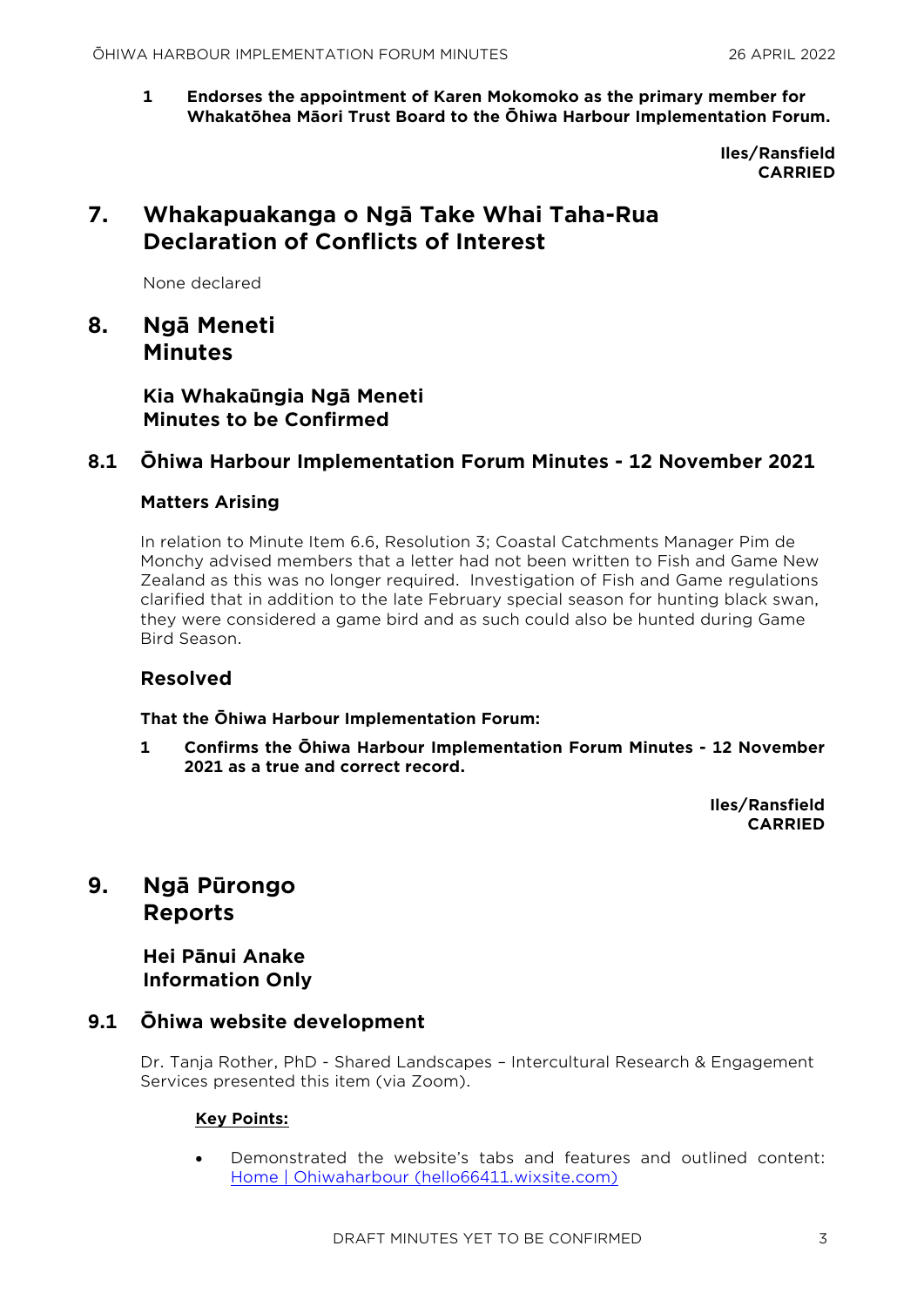There were future opportunities for the website to become more interactive and inclusive of the wider Ōhiwa community, including an archive of the Ōhiwa Harbour Strategy and related documents.

#### **Key Points - Members:**

- Commended the visual aspects of the website
- Making the website bilingual was an important step, although the cost was likely to be significant and funding needed to be addressed
- Add a Rāhui component to the website to help people understand the concept and implications of when this was in place
- Requested a presentation be made to Upokorehe, Whakatōhea, and Ngāti Awa so that mana whenua were included and had a good understanding of the website which would also add value to other initiatives in the future.

## **Resolved**

#### **That the Ōhiwa Harbour Implementation Forum:**

- **1 Receives the report, Ōhiwa website development;**
- **2 Endorses the public release of the Ōhiwa website, once the presentation has also been made to ngā hapū, ngā iwi;**
- **3 Endorses the ongoing content development of the Ōhiwa website.**

#### **Bluett/Riesterer CARRIED**

# **9.2 Nukuhou Water Quality Summary**

*Presentation: Nukuhou Water Quality Summary: Objective ID A4090035* 

Environmental Scientist (Water Quality) James Dare presented this item.

#### **Key Points:**

- Explained trend analysis as it related to data around Nukuhou water quality
- Outlined short , medium and long term trends, their benefits and how the data was used
- Explained the gradient of stability and the positives/negatives which needed to be taken into account
- Nukuhou catchment contaminants were reducing in magnitude over time, therefore overall the water quality was gradually improving
- Faecal contamination and sediment were of the highest concern.

#### **Key Points - Members:**

- Agreed that receiving both sets of information (medium and long term data) was important to see the long term picture as well as identifying what required more immediate attention
- Improved results were expected to be observed once Farm Management Plans (FMPs) were all in place (by 2025).

#### **In Response to Questions:**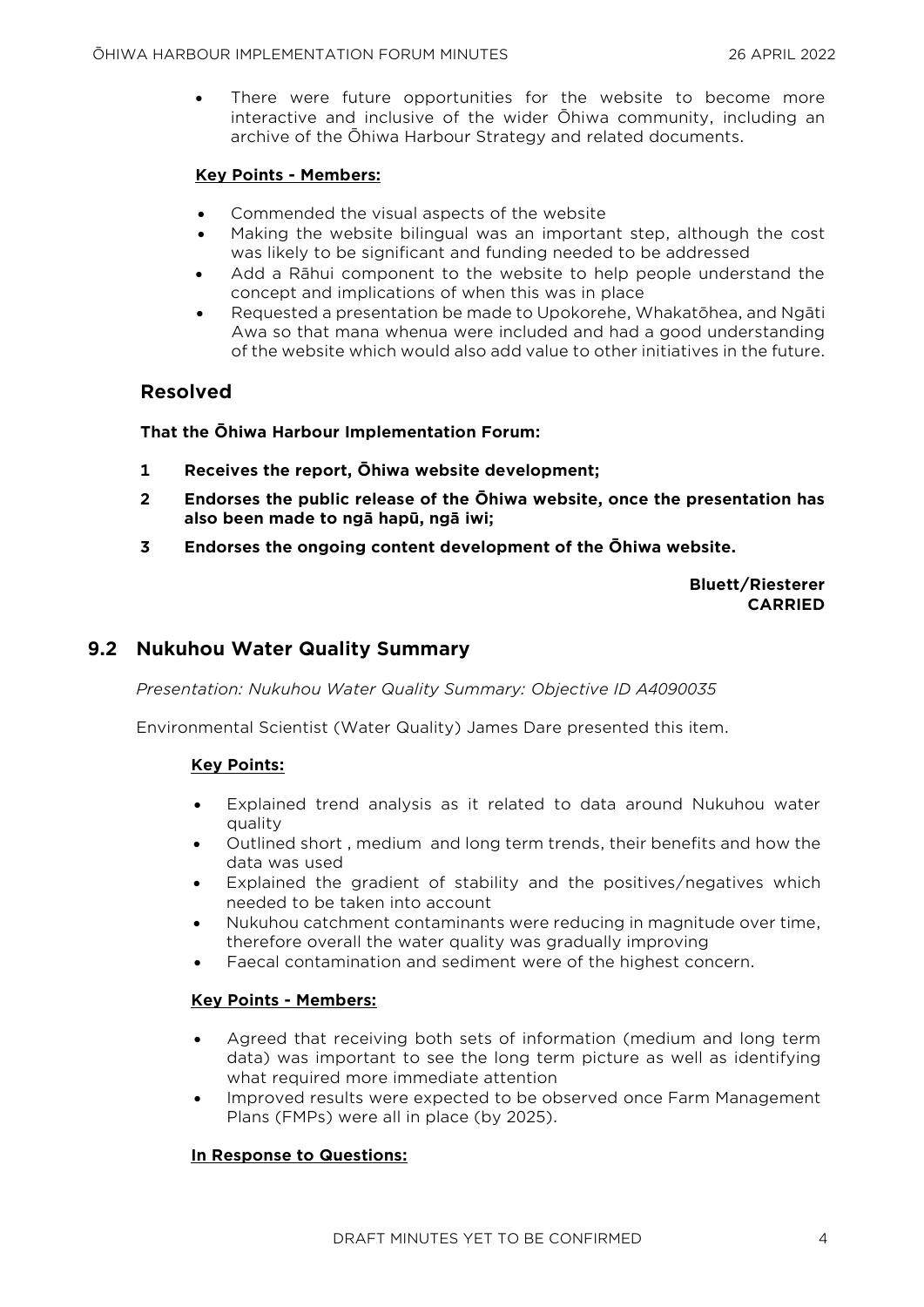- Abnormal rainfall would likely cause more mobilisation (e.g. flushing of nitrogen causing higher loads), the effect of which would depend on how the catchment responded to elevated flows
- Gaps in the first portions of each graph were potentially due to resourcing issues at the time of the data collection
- Every catchment that was part of the environmental monitoring network was included in the comparison data.

#### **In Response to Questions (Pim de Monchy – Coastal Catchments Manager):**

- Catchment Land Use for Environmental Sustainability (CLUES) Modelling and more recently, SedNet modelling had taken place in the Ōhiwa catchment
- The underlying assumptions in the CLUES modelling were that exotic forestry on steep country (as opposed to pastural grazing) would reduce E-Coli and nitrogen losses, and over the long term would generally reduce phosphorous and sediment losses. This was providing that there was no large rainfall event during the first two years after harvesting
- Slash management was a separate issue for which there continued to be room for improvement, but advising at the time of planting was important to determine where to plant, skid site locations, offsets and slash management opportunities
- Although there was still some pinus radiata forestry in the catchment, there was significantly less than there used to be.

#### **Items for Staff Follow Up:**

• Provide statistics and information about land use and farming change in the Nukuhou catchment to a future meeting.

#### **Resolved**

**That the Ōhiwa Harbour Implementation Forum:**

**1 Receives the report, Nukuhou Water Quality Summary.**

**Iles/Riesterer CARRIED**

- 10:40 am The meeting **adjourned.**
- 11:02 am The meeting **reconvened.**

## **9.3 Improving the quality of freshwater in the Ōhiwa catchment**

*Presentation: Improving quality of freshwater in Ōhiwa catchment: Objective ID A4090037* 

Land Management Officer Tim Senior presented this item.

#### **Key Points:**

- Highlighted where the majority of sediment in the Ōhiwa catchment originated from, namely land slips caused by major rain events
- Although some of this could not be prevented, there were measures that could be taken to potentially mitigate small slips on steep slopes, including planting trees such as poplars on gradient land to assist in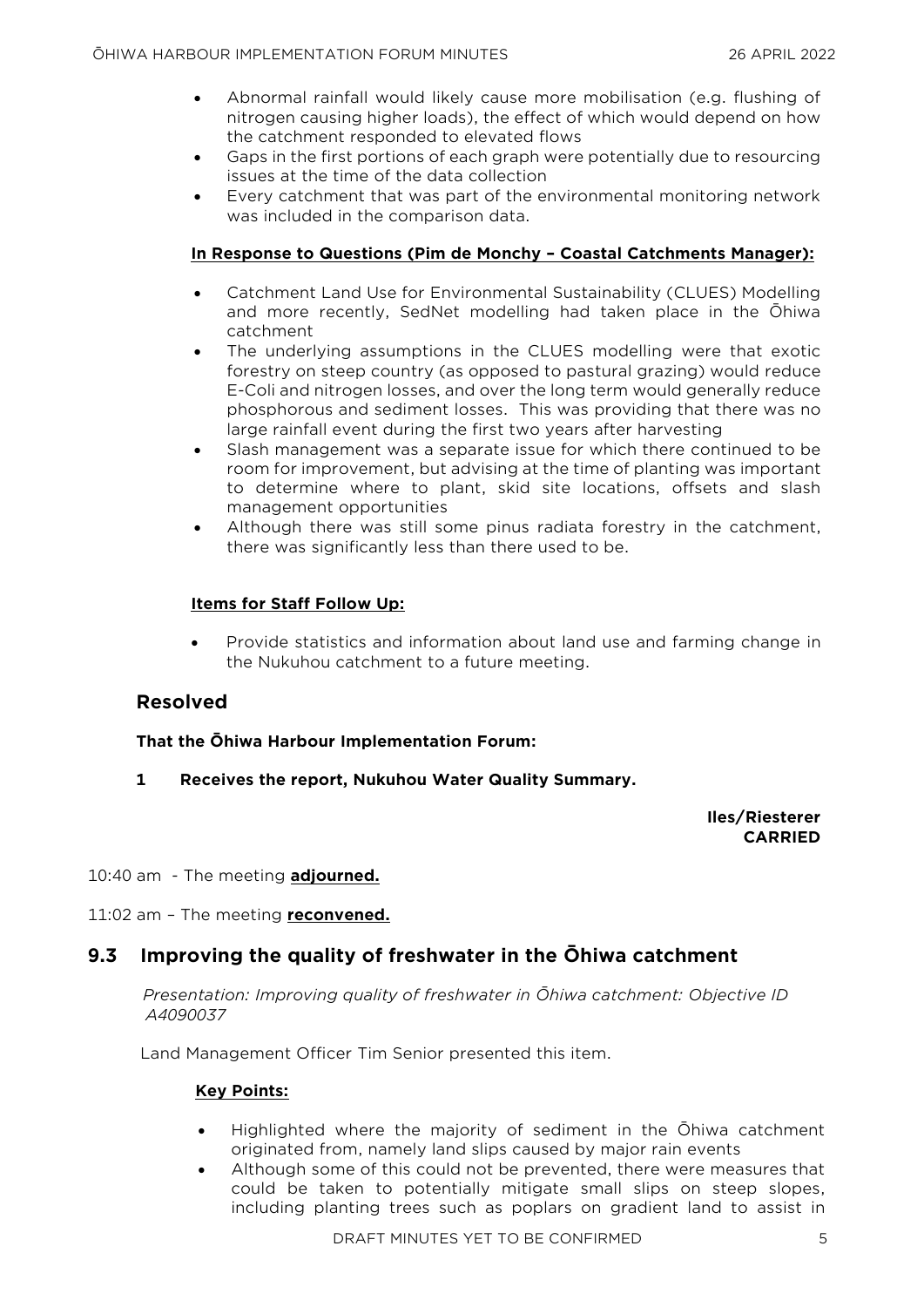holding it back. This issue could also be addressed through farm management practices

- Whilst it could be determined where these issues were likely to occur, Council did not have authority to enforce change, although it may be addressed through FMPs. All these measures were currently voluntary on behalf of the landowners
- Options/techniques needed to be developed for how to manage the issue of high, steep river banks as simply planting natives was not a viable solution (these would get washed away in a rainfall event)
- Dead trees, particularly old willows, were falling into the river, forcing water to be pushed into the banks and exacerbating the problem
- Shrub Willows were being planted to stabilise riverbanks as they had the advantage of a large root base and did not fall into the river, taking the bank with them
- Rock was another option which had been successful in holding banks up (and vegetation would eventually grow between), but this was expensive
- Surface run off accounted for approximately 10% of sediment that entered Ōhiwa Harbour
- Wet, boggy areas were valuable for trapping sediment and nutrients but were generally unpopular on farms as it reduced the potential for grazing - it was hoped that this type of issue would be addressed through the new FMP rules.

#### **Key Points - Members:**

- Reiterated the importance of the Forum with regard to making clear, wellreasoned submissions to future plans
- Consolidation/amalgamation of farming properties could create further ongoing impacts with unintended consequences e.g. longer races.

#### **In Response to Questions:**

- There was increasing awareness from farmers of what was needed to increase water quality, although at different rates. Generally dairy farms were becoming less intensified and looking for productivity versus profit - less stock could be managed for less input without decreasing profits
- 'Riparian planting' refers to planting on all waterways, including rivers, streams and drains.

## **Resolved**

#### **That the Ōhiwa Harbour Implementation Forum:**

**1 Receives the report, Improving the quality of freshwater in the Ōhiwa catchment.**

> **Iles/Riesterer CARRIED**

## **9.4 Essential Freshwater Policy Programme Update and Visions**

*Presentation: Ōhiwa Harbour Implementation Forum visions and EFPP: Objective ID A4090038* 

Senior Planners (Water Policy) Gemma Moleta and Reuben Gardiner presented this item.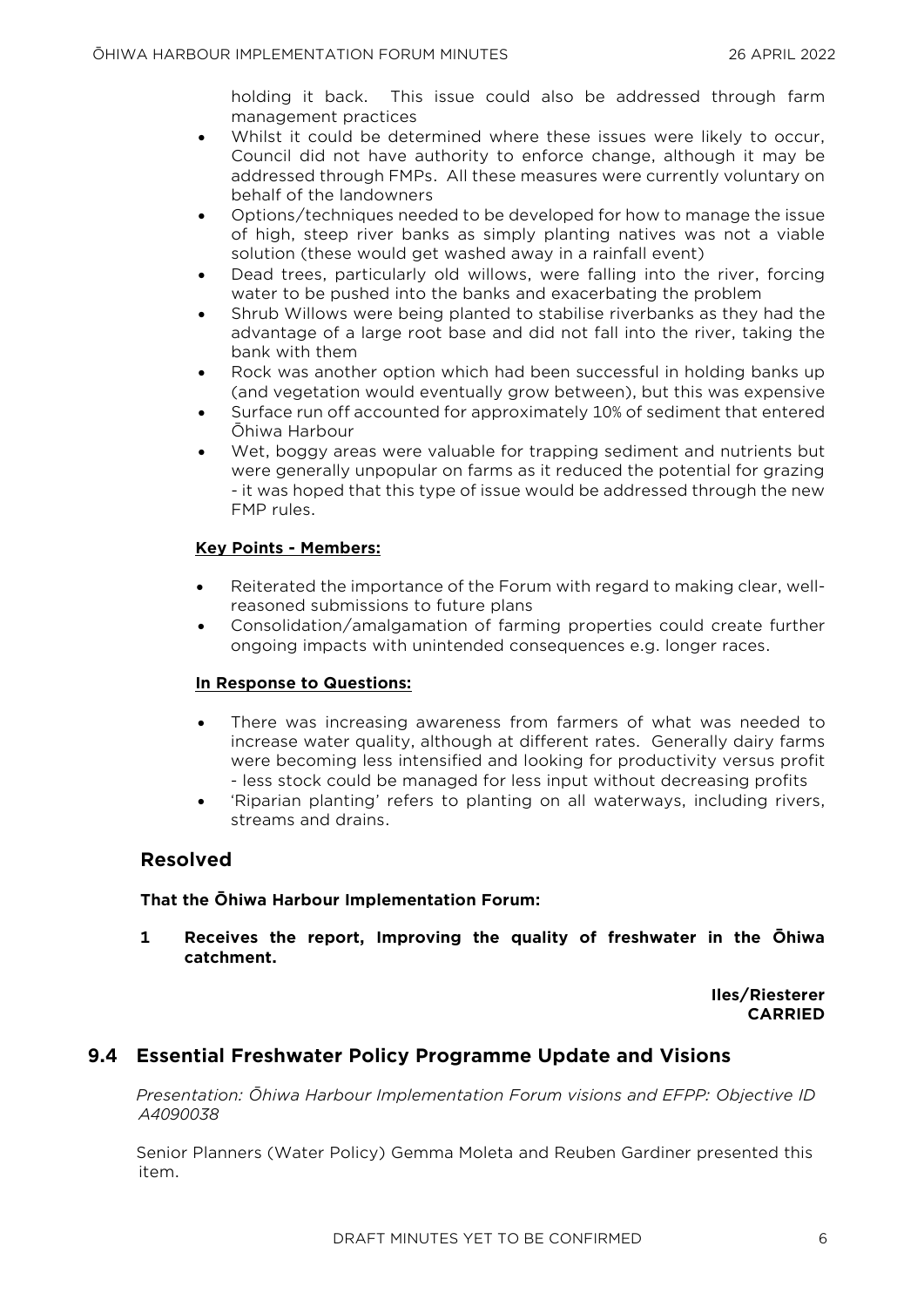#### **Key Points:**

- Outlined the National Objectives Framework, under the National Policy Statement for Freshwater Management (NPS-FM)
- Explained what Vision under the NPS-FM meant for Ōhiwa Harbour and the process for establishing this
- Online engagement was underway, with more intensive engagement planned for 2023 - once there was a clearer idea of rules, targets and implications for landowners
- Clarified that engagement with forums and co-governance groups was not a proxy for engagement with iwi/hapū
- The example vision had been taken from key goals/vision for the Ōhiwa Harbour Strategy. Noted key aspects of this:
	- o Acknowledged that the harbour was also important to the Freshwater Management Unit (FMU) as its receiving environment;
	- o the importance of sustaining the lives of future generations;
	- o the purpose of water quantity and water quality;
	- o healthy and abundant mahinga kai;
	- o reducing sediment;
	- o protecting sites of cultural significance and protecting the mauri.

#### **Key Points - Members:**

- Acknowledged that this was a unique opportunity to influence the plan which set the rules, with a firm focus on the needs of Ōhiwa
- Supported having a combined iwi hui on the long term vision for the FMU, as well as holding a workshop for the Forum members.

#### **In Response to Questions:**

- Starting points for the visions were very different within the thirteen FMUs, Ōhiwa Harbour had a shared benefit of already having a strategy in place, therefore a strong direction to start from
- It was also important to check that the goals set in the Ōhiwa Harbour Strategy were the same ones the Forum wished to bring forward in this opportunity.

#### **Items for Staff Follow Up:**

• Arrange a separate workshop with Care Groups from the Ōhiwa rohe, so they were also included on a wider engagement of what was underway in this space.

#### **Resolved**

#### **That the Ōhiwa Harbour Implementation Forum:**

- **1 Receives the report, Essential Freshwater Policy Programme Update and Visions;**
- **2 Agrees to participate in a workshop on this topic as soon as practicable.**

**Iti/Riesterer CARRIED**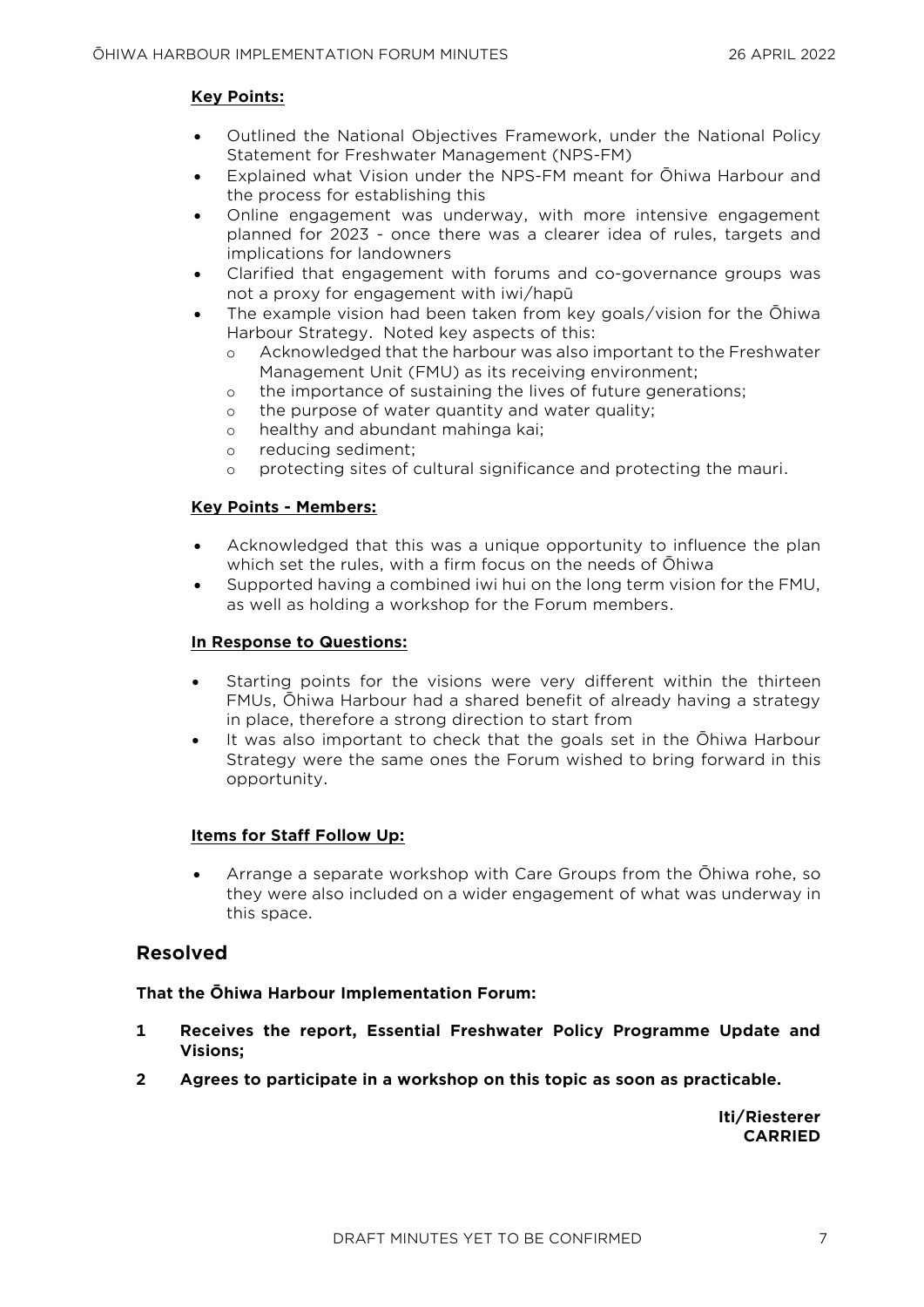# **9.5 Update on the Ohiwa Harbour Awhi Mai Awhi Atu, Sustainable Seas, National Science Challenge project April 2022**

#### *Presentation: Awhi Mai Awhi Atu: Objective ID A4094889*

Waikato University Associate Professor Dr Kura Paul-Burke and PhD student Megan Ranapia presented this item.

#### **Key Points:**

- The Awhi Mai Awhi Atu project was well ahead of the planned schedule, noted that the project was funded from 2019 until June 2023
- In 2019, K4 was the last traditional mussel bed remaining in the harbour, with approximately 78,000 mussels
- In 2021, the mussel population had grown to approximately 745,000 mussels throughout the harbour
- A strong measure of success would be if K1 and K2 beds were still there in the future
- In January 2022, tuangi (cockles) and pipi surveys were undertaken in the harbour and 5 million tuangi were estimated on the western side. Results confirmed they were smaller than they used to be, which could be contributed to a number of factors
- An unexpected titikō (mud snail) bed was also discovered, along with an estimated 300 tipa (scallops) and 20 hururoa (horse mussels)
- Hururoa helped clean the water and had increasingly thin shells due to higher acidity in the water. Recreational dredging had detrimental impacts on tipa and hururoa, causing population decline across the country
- Seastar management trials showed that they were still reproducing and recruiting in the harbour
- Different removal methods were being considered including trapping, diver removal and a combined approach
- Seastar sampling had been completed and lab testing showed encouraging results for marine protein, which was important for skin and bones. Using them as food for worm farms were also being considered as an option.

#### **Key Points - Members:**

- Commended how much had been accomplished in increasing shellfish numbers in such a short period of time
- Upokorehe opened pipi beds for gathering one at a time to ensure sustainability
- Suggested a relationship be built within the Forum between the science, Ministry for Primary Industries and iwi/hapū for the purposes of growing and protecting the taonga
- For the 186A Application for Rāhui, there was a set timeframe of a two year minimum whereas customary methods could choose a timeframe
- It was important to show that a successful way of regenerating shellfish had been made, whilst protecting specific locations.

#### **In Response to Questions:**

• Rāhui was an important short term marine management tool to replenish shellfish and consider action.

#### **Staff In Response to Questions:**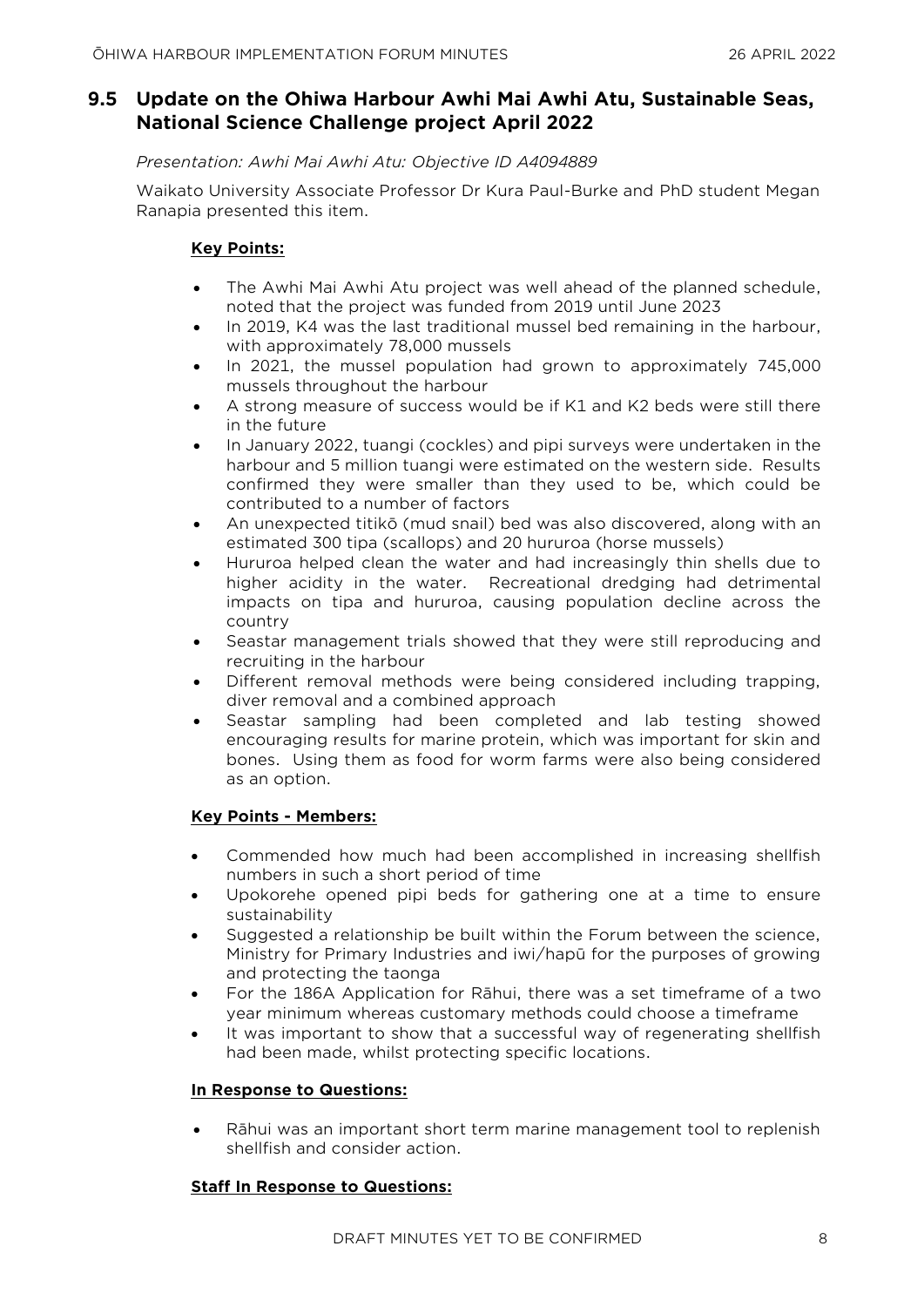• Working together with Kura and her team to understand requirements of ongoing management priorities and the next generation of research for Ōhiwa Harbour's marine ecology restoration would be important to identify funding opportunities to implement these.

# **Resolved**

#### **That the Ōhiwa Harbour Implementation Forum:**

**1 Receives the report, Update on the Ohiwa Harbour Awhi Mai Awhi Atu, Sustainable Seas, National Science Challenge project April 2022.**

> **Iles/Ransfield CARRIED**

# **9.6 Work Programme report to 31 March 2022 and proposed work programme for 2022/23**

Land Management Officer Tim Senior presented this item.

#### **Key Points:**

- Fish passage barriers in the Ōhiwa catchment had been researched to identify which ones were preventing migration of the freshwater fish
- eDNA samples had been collected to understand more about which fish were in the catchment and their locations. This data would be analysed for the purposes of stream restoration.
- There was a large body of work suggested for 2023 to finish fish barrier assessments and undertake further eDNA work before fixing the barriers.

#### **Key Points - Members:**

- Commended the forward progress of the Forum and the opportunity to be involved in such a positive shift over time, finding solutions for the greater good of Ōhiwa
- An adaptive and flexible rāhui management plan needed to be considered going forward, to align with science and mātauranga Māori to create a cohesive system that was responsive to the environment and worked for the benefit of all.

## **Resolved**

#### **That the Ōhiwa Harbour Implementation Forum:**

- **1 Receives the report, Work Programme report to 31 March 2022 and proposed work programme for 2022/23;**
- **2 Endorses the proposed 2022-23 annual work programme.**

**Riesterer/Ransfield CARRIED**

# **6. Karakia Kati Closing Karakia**

A karakia was provided by Charlie Bluett..